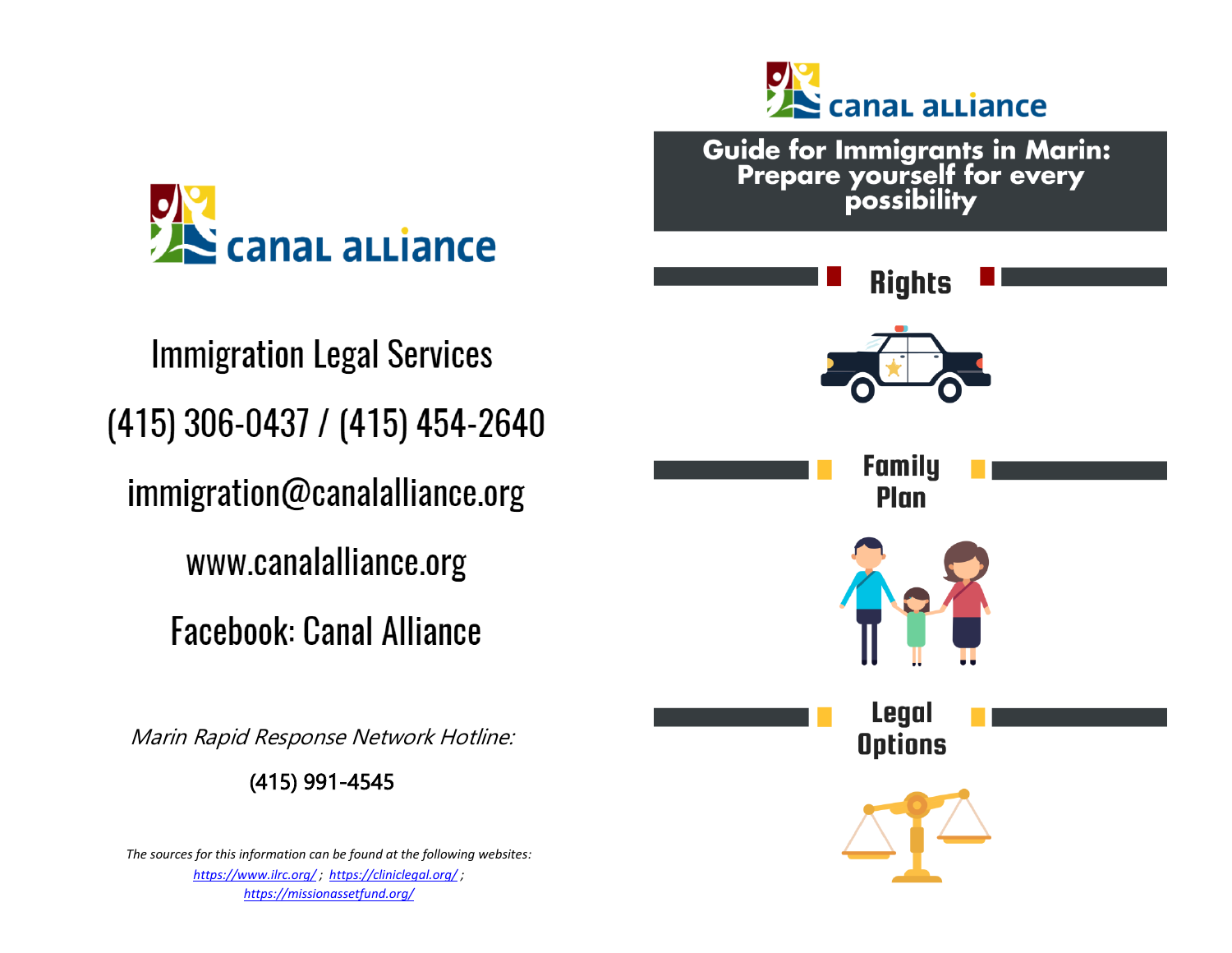# **Know Your Rights**

Everyone, regardless of their legal status, has constitutional rights when confronted by immigration authorities.

In the event of an interaction with ICE or other immigration or police officials, remember that you have these rights:

- You have the right to NOT OPEN THE DOOR of your house.
	- $\circ$  To enter your house without your *consent*, immigration officials need a judicial warrant.
	- o It is very unlikely that ICE will have this warrant.
	- o If the officials do not identify themselves, you should ask them where they are from to confirm whether or not they are ICE. They have the legal obligation to answer this question.
- ❖ You have the right TO REMAIN SILENT.
	- o If the officials enter your home, or they stop you in the street or in your car, you do not have to speak with them.
	- o You can tell them, "I WISH TO REMAIN SILENT" or simply show them your red card.
	- o If ICE stops you in the street, ask AM I FREE TO GO before you say anything else, and then remain silent.
- You have the right TO A LAWYER.
	- o You or your family have to contact and pay them, but you should do so as soon as you are detained.
- ◆ You have the right to NOT SIGN ANYTHING.
	- o If the immigration officials try to make you sign documents that you do not understand, or that you do not want to sign, do not sign them before talking to your lawyer.

### (415) 354-1700 <https://consulmex.sre.gob.mx/sanfrancisco/>

2. Consulate General of Guatemala

1. Consulate General of México

San Francisco, CA 94105

532 Folsom St,

544 Golden Gate Avenue, Suite 100 San Francisco, CA 94103 (415) 563-8319 <https://www.facebook.com/conssanfranciscogt/>

Certain countries have consulates in San Francisco. It is a good idea to contact them to get or renew your passport, request birth certificates, and receive pertinent information.

**Consulates in San Francisco** 

- 3. Consulate General of El Salvador 507 Polk Street, Suite 280 San Francisco CA 94102 (415) 771-8524 <http://www.elsalvadorsf.org/>
- 4. Honduran Consulate

870 Market Street, Suite 449 San Francisco, CA 94102 (415) 392-0076

The Mexican, El Salvadoran, and Guatemalan consulates have also published telephone numbers to call in the case of an emergency:

> México: 415-699-1885 El Salvador: 415-685-9396 Guatemala: 510-816-3645

Always carry your red card: it will help you protect your rights.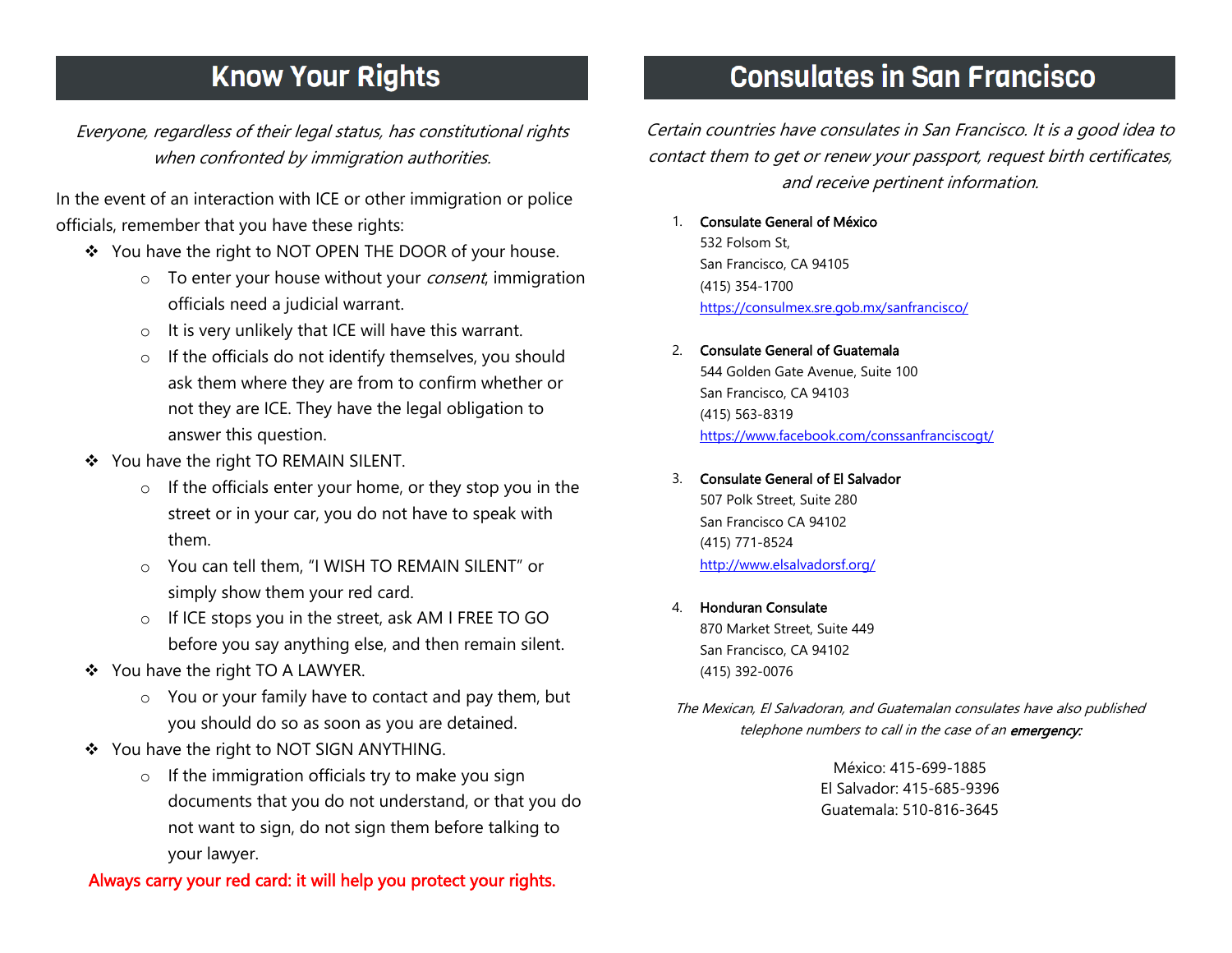## **Local Resources**

Canal Alliance's website has many links and useful documents for the immigrant community. Marin County also has various useful resources for immigrants.

### Legal services:

- 1. **Canal Alliance:** We can help with the following immigration benefits:
	- a. \* Asylum for minors \* American citizenship \* Citizenship classes \* Know Your Rights \* Legal consultations \* Temporary Protected Status (TPS) \* Special Immigrant Juvenile Status (SIJS) \* Renewals \* VAWA (Violence Against Women Act) \* T Visa \* U Visa
- 2. Social Justic Collaborative: Removal Defense. You can make an appointment by calling 510-992-3964 or going here: <http://socialjusticecollaborative.org/schedule-an-appointment/>
- 3. Family and Children's Law Center: You can go here for family cases and Guardianship. 415-492-9230 <http://www.faclc.org/>
- 4. Legal Aid of Marin: This organization can help with housing and employment law. 415-492-0230 <https://legalaidmarin.org/>
- 5. Marin County Law Library: Free 20 minute consultations are now offered the 2<sup>nd</sup> and 4<sup>th</sup> Thursday of the month. Arrive at 3:30 to sign up 415-472-3733 <https://www.marincountylawlibrary.org/>

#### Health and Human Services:

- 1. Marin Community Clinic: You can go here for a variety of resources and medical help. Call 415-448-1500 or visit <http://www.marinclinic.org/>
- 2. Marin County Office of Emergency Services: food, shelter, mental health services. Call 415-473-7250

#### Social Services:

- 1. Fair Housing Advocates of Northern California: equal housing opportunities and education; fair housing law and protection. Call 415-457-5025
- 2. North Marin Community Services: food, housing assistance, job-seeking, legal services for low-income community members. Wilson Ave Center: 415- 892-1643; Novato Blvd Center: 415-897-4147 <https://www.northmarincs.org/>
- 3. West Marin Community Services: Food pantry, immigrant support programs, emergency assistance, education 415-663-8361 <https://westmarincommunityservices.org/>

# **Family Emergency Plan**

### Families at risk of being deported should prepare themselves in case they are detained by immigration officials.

- 1. Start by talking with your family about what to do in case of an emergency. It is important that everyone know your plan, in order to reduce the stress of the unexpected.
- 2. If your children are old enough to understand, include them in the planning, but be sensitive to how your words might affect their emotional and mental state.
- 3. Consult with a lawyer or a recognized non-profit offering immigration legal services, in order to determine what the immigration options are for you and your family. Keep all of your information with your list of emergency contacts.
- 4. Make a plan for the care of your children:
	- a. Inform yourself about the Caregiver's Affidavit, a document that give the necessary authorization to a designated caregiver in order to be able to make decisions for your children in school or at the doctor.
	- b. Document all of your children's needs, such as medical conditions, and school information.
	- c. If you don't have them, get passports for your children.
- 5. Share your emergency plan with family & emergency contacts.
- 6. Keep all important documents in a secure place in your house; tell your relatives & emergency contacts where to find them.
- 7. For more information about providing temporary guardianship or custody to a friend or family member, please contact a lawyer that specializes in family matters, like Family and Children's Law Center <http://www.faclc.org/>

To locate someone who has been detained by ICE, you can visit this website: <https://locator.ice.gov/odls/#/index>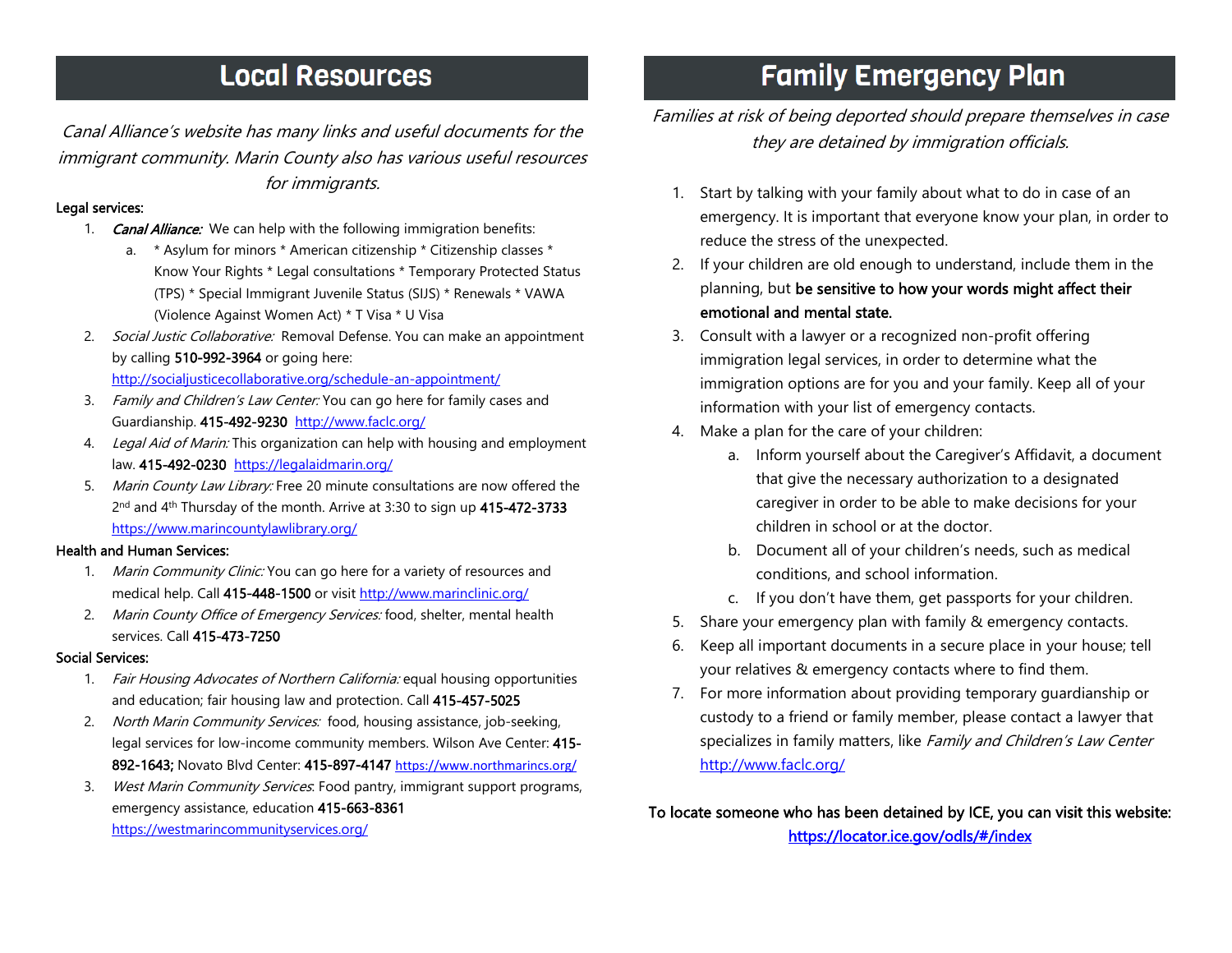## **Financial Preparedness**

Saving money for immigration emergencies can help with extra costs as well as general financial preparedness in the present and the future.

- \* Protect your money: If you do not already have one, open a bank account.
	- o Set up online accounts so you can manage your money from anywhere. With online accounts, you can organize shared access to your accounts with people you trust. This means that if you are deported and your spouse is not, you can both have access to the same account still.
- Make sure your bills get paid: Set up automatic bill pay as a way of creating a monthly budget.
	- o If you have an online bank account, you can then pay your outstanding bills from your home country if you are deported.
- File your taxes: paying taxes does NOT make you a target for immigration enforcement, and can in fact help for future immigration benefits.
	- o If you are not a Legal Permanent Resident (LPR) with a Social Security Number (SSN), you should get or always make sure to renew your Individual Taxpayer Identification Number (ITIN).
- ❖ Power of Attorney: This is a legal document that you can prepare for the case of your detention or deportation. It allows another person to make important financial decisions on your behalf. For more information about Power of Attorney, contact Legal Aid of Marin, (415) 492-0230 or via their website: <https://legalaidmarin.org/>

# **Who Can Practice Immigration Law?**

Only licensed lawyers and accredited representatives who work at Department of Justice recognized organizations (such as Canal Alliance)



- ❖ In the United States, notary publics CANNOT practice immigration law. They can only witness the signing of official documents, and they cannot give legal advice nor assist with immigration forms.
- \* The people known as "immigration consultants" also are not authorized to practice immigration law.
- $\div$  It is possible that people who claim to be able to practice law simply want to take advantage of their clients. Their advice can damage your immigration status, or even lead to deportation.

If you have any doubts about someone offering you immigration law services, you can come to Canal Alliance to determine whether or not that person is authorized to do so.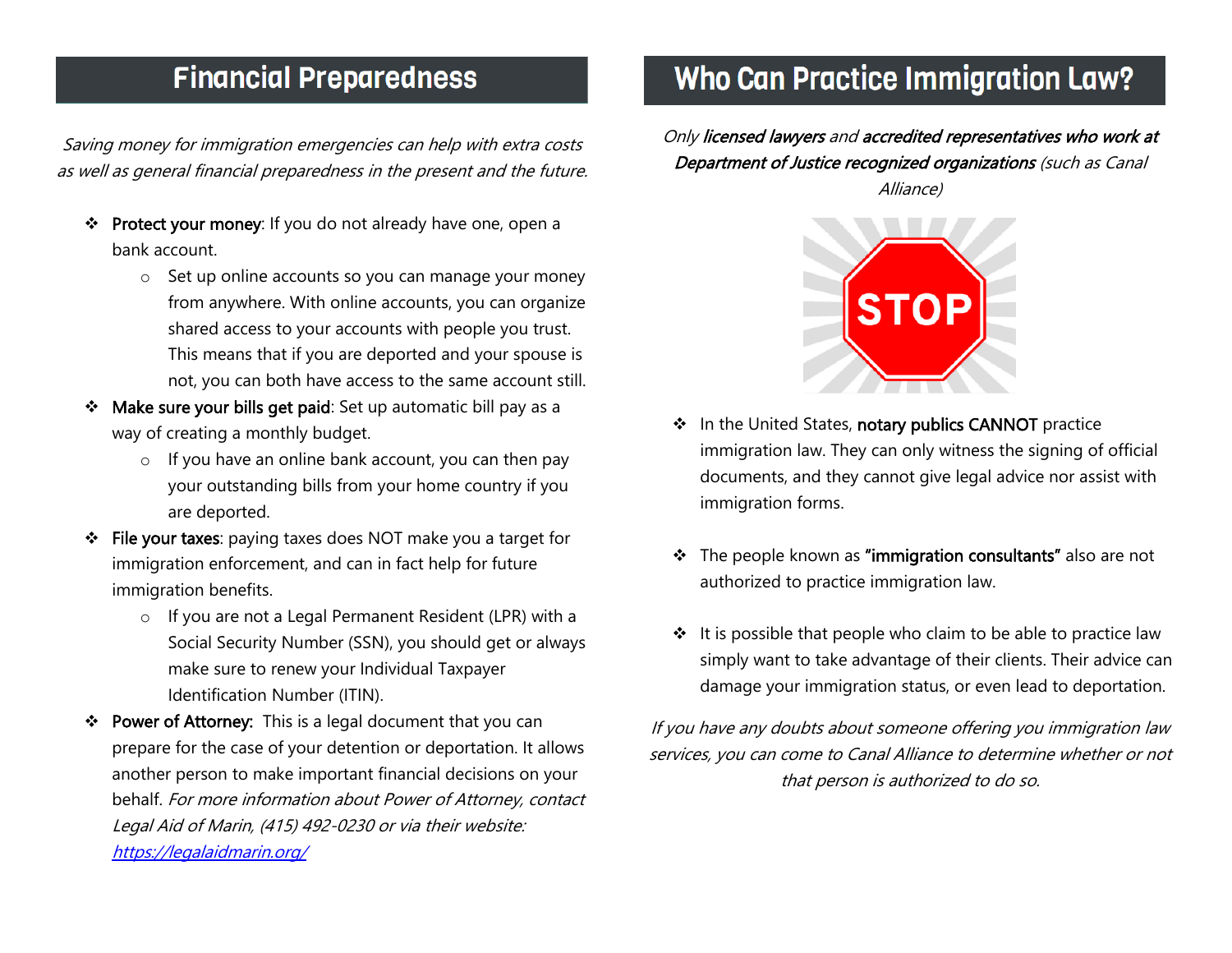## **Medical Information & Emergency Contacts**

As part of the Family Emergency Plan, you should prepare relevant medical information for your family members, as well as important contacts for them in case of your absence.

| Phone: <u>www.communications.com</u>                                  |  |
|-----------------------------------------------------------------------|--|
|                                                                       |  |
|                                                                       |  |
|                                                                       |  |
|                                                                       |  |
|                                                                       |  |
|                                                                       |  |
|                                                                       |  |
|                                                                       |  |
|                                                                       |  |
|                                                                       |  |
|                                                                       |  |
| Any other medical information (allergies, existing conditions): _____ |  |
|                                                                       |  |

# **Caregiver Affidavit**

The Caregiver Affidavit is a document that establishes the ability of the designated caregiver to make medical and school decisions for your children in the case of your detention or deportation.

- ❖ Please note: this document is ONLY valid for California.
- $\cdot \cdot$  This is a good option for parents who do not know when they will be reunited with their children, and who do not want to transfer custody of their children (which happens with Guardianship).
- $\cdot \cdot$  The caregiver fills out and signs the form; the parents do not have to sign it.
- $\div$  It is best that the caregiver be a "qualified relative" (a blood relative like a sister, uncle, grandparent, etc.) because they can make medical decisions for the children. If the caregiver is not a qualified relative, they can only make school decisions and medical decisions ONLY IN THE CONTEXT of school (like vaccines organized at the school).
- $\div$  It is recommended that the caregiver be documented, because the children will not be at risk of being separated for a second time from their caregivers.
- $\div$  For the Affidavit to go into effect, the children have to be living with the caregiver. At this point, the Affidavit can be shown to the school and doctor of the children.

To get an Affidavit, you can contact Canal Alliance or go online and download one from here: <http://www.courts.ca.gov/documents/caregiver.pdf>